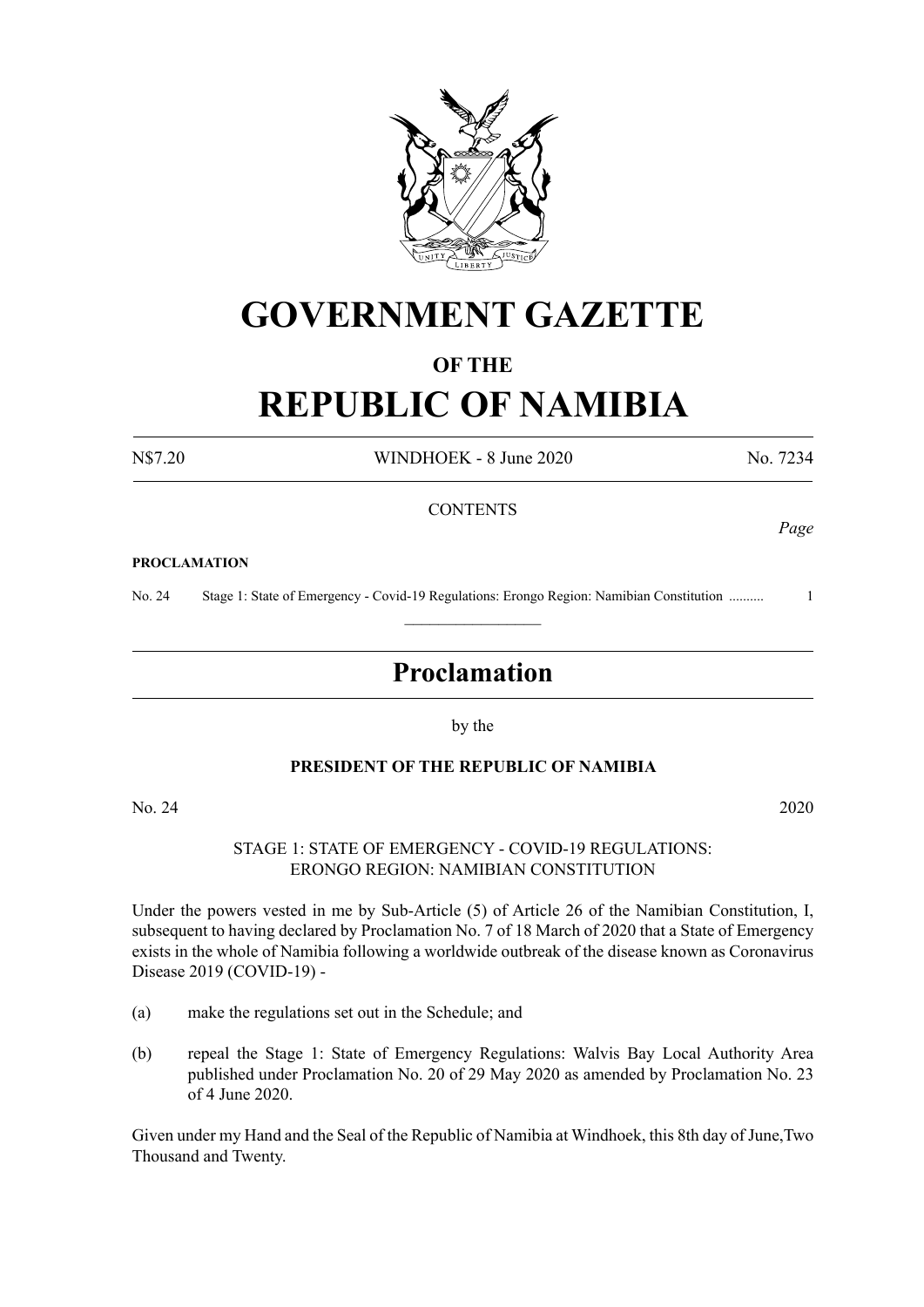## **HAGE G. GEINGOB President BY ORDER OF THE PRESIDENT**

## ARRANGEMENT OF REGULATIONS

- 1. Definitions
- 2. Application of regulations
- 3. Period of lockdown
- 4. Restricted area
- 5. Closure of schools and higher education institutions
- 6. Gatherings
- 7. Prohibition on movement of persons and goods
- 8. Restriction on movement from place of residence
- 9. Critical services
- 10. Prohibitions relating to liquor
- 11. Provisions relating to certain operations and closure of certain businesses
- 12. Applicability of certain provisions of Stage 2: State of Emergency-COVID-19 Regulations

## ANNEXURE A - CRITICAL SERVICES

## ANNEXURE B - ESSENTIAL GOODS

## **Definitions**

**1.** In these regulations -

"authorised officer" means -

- (a) the Director referred to in section 32 of the Disaster Risk Management Act, 2012 (Act No. 10 of 2012);
- (b) a member of the Namibian Police as defined in section 1 of the Police Act, 1990 (Act No. 19 of 1990);
- (c) a member of the municipal police service referred to section 43C of the Police Act, 1990 (Act No. 19 of 1990);
- (d) a member of the Defence Force as defined in section 1 of the Defence Act, 2002 (Act No.1 of 2002);
- (e) a correctional officer as defined in section 1 of the Correctional Service Act, 2012 (Act No. 9 of 2012);
- (f) an immigration officer as defined in section 1 of the Immigration Control Act, 1993 (Act No. 7 of 1993);
- (g) an officer as defined in section 1 of Customs and Excise Act, 1998 (Act No. 20 of 1998), charged with the responsibility of enforcing the customs and excise legislation; and
- (h) any other staff member designated or person appointed as an authorised officer under section 32 of the Disaster Risk Management Act, 2012 (Act No. 10 of 2012);

"COVID-19" means the coronavirus disease of 2019 which is caused by severe acute respiratory syndrome coronavirus 2 (SARS-CoV-2);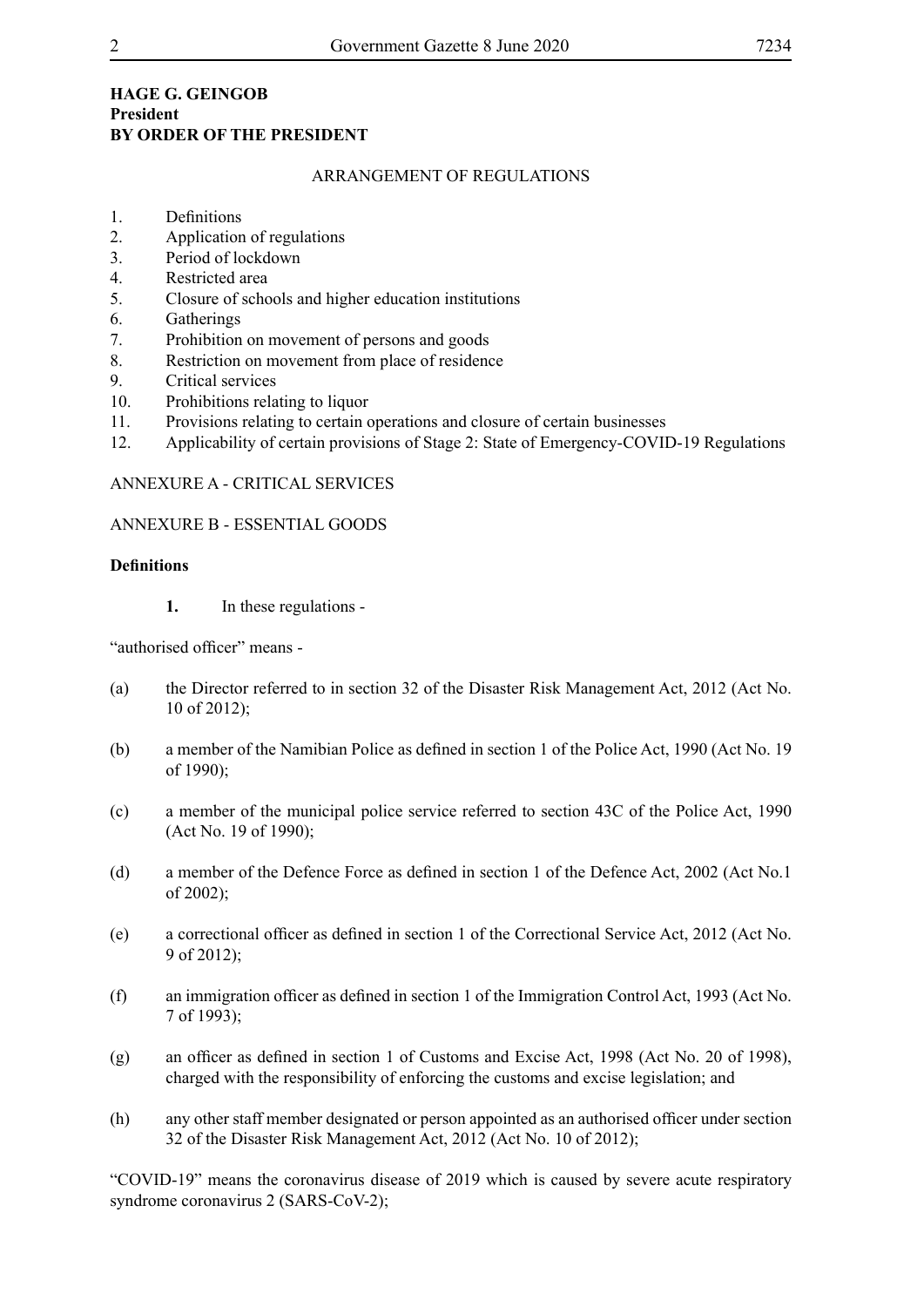"critical services" means the services listed as critical services in Annexure A;

"essential goods" means the goods listed as essential goods in Annexure B;

"head of the institution" means the administrative head of a public institution and the chief executive officer or the equivalent of a chief executive officer of a private institution;

"higher education institution" means a higher education institution as defined in section (1) of the Higher Education Act, 2003 (Act No. 26 of 2003);

"Immigration Control Act" means the Immigration Control Act, 1993 (Act No.7 of 1993);

"institution" means a public or private institution that is engaged in the provision, distribution, supply or sale of essential goods or critical services;

"liquor" means any spirits, wine, beer, cider or other beverage, which contains alcohol by weight or volume, intended for human consumption but excludes any substance that contains alcohol but used or is intended to be used for medicinal purposes;

"lockdown" means the prohibition or restriction on the movement of persons or goods or services or on the conducting of certain social, economic or other activities during the period of lockdown;

"period of lockdown" means the period referred to in regulation 3;

"restricted area" means the area referred to in regulation 4;

"school" means a school as defined in section 1 of the Education Act, 2001 (Act No. 16 of 2001); and

"vehicle" means any motor vehicle, a locomotive, an aircraft or a vessel.

#### **Application of regulations**

**2.** (1) The provisions of these regulations apply to the restricted area during the period of lockdown.

(2) If there is a conflict between the provisions of these regulations and any other law the provisions of these regulations prevail.

## **Period of lockdown**

**3.** The period of lockdown starts at 00:00 on 9 June and ends at 24:00 on 22 June 2020.

#### **Restricted area**

**4.** The Erongo Region specifed in Column 2 of Schedule 1 to the Regional Councils Act, 1992 (Act No. 22 of 1992) is a restricted area.

#### **Closure of schools and higher education institutions**

**5.** All schools and higher education institutions must remain closed during the period of lockdown, but the closure of schools and higher education institutions does not prevent -

(a) in the case of a state school, the relevant minister responsible for education; and

(b) in any other case, the governing bodies of schools and institutions,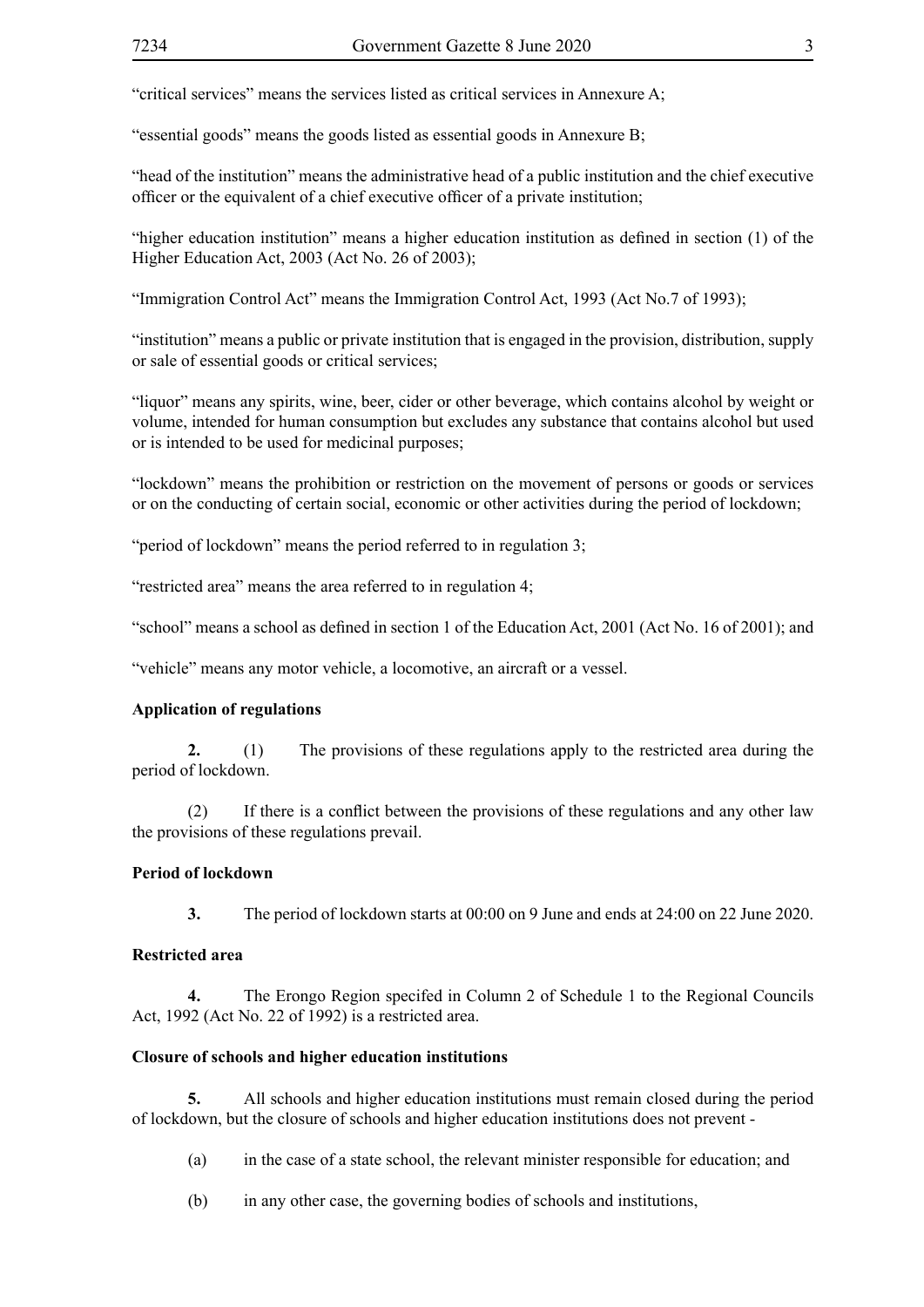from employing other alternative forms of learning that do not involve the physical presence of learners or students at the schools or institutions.

## **Gatherings**

**6.** (1) For the purpose of this regulation, "gathering" means a group of more than 10 persons who meet for a common purpose.

- (2) During the period of lockdown, all gatherings are prohibted, except where -
- (a) all persons at the gathering are members of the same household gathered at their place of residence;
- (b) persons are gathered at their workplace;
- (c) the gathering is by a government institution at national, regional or local level for purposes of its normal operations;
- (d) the gathering is for purposes of court or tribunal proceedings; or
- (e) a group of persons independently or coincidentally find themselves at a specific place.

(3) Persons who gather in the circumstances referred to in subregulation (2) must at all times adhere to the measures to combat, prevent and suppress the spread of COVID-19 as specified in and under these regulations.

(4) An authorised officer may instruct a gathering, other than a gathering referred to in subregulation (2), to disperse and may use all reasonable measures to cause that gathering to disperse.

(5) A person who facilitates, instigates or organises a gathering commits an offence and is on conviction liable to a fine not exceeding N\$2 000 or to imprisonment for a period not exceeding six months or to both such fine and such imprisonment.

(6) A person who fails or refuses to obey an instruction issued under subregulation (4) commits an offence and is on conviction liable to the penalties provided for in subregulation (5).

## **Prohibition on movement of persons and goods**

**7.** (1) During the period of lockdown, a person may not enter into or depart from the restricted area, except that this provision may not be construed as preventing a person from moving within the restricted area as long as that person complies with the requirements of these regulations relating to the movement of persons and goods.

(2) A person who contravenes or fails to comply with subregulation (1) commits an offence and is on conviction liable to a fine not exceeding N\$2 000 or to imprisonment for a period not exceeding six months or to both such fine and such imprisonment.

(3) If an authorised officer finds a person under circumstances which create a reasonable suspicion that the person is likely to contravene subregulation (1), that authorised officer may instruct the person to stop the journey in question and failure to obey such an instruction is deemed to be a contravention of, or failure to comply with that subregulation, and that person is liable to the penalties provided for in subregulation (2).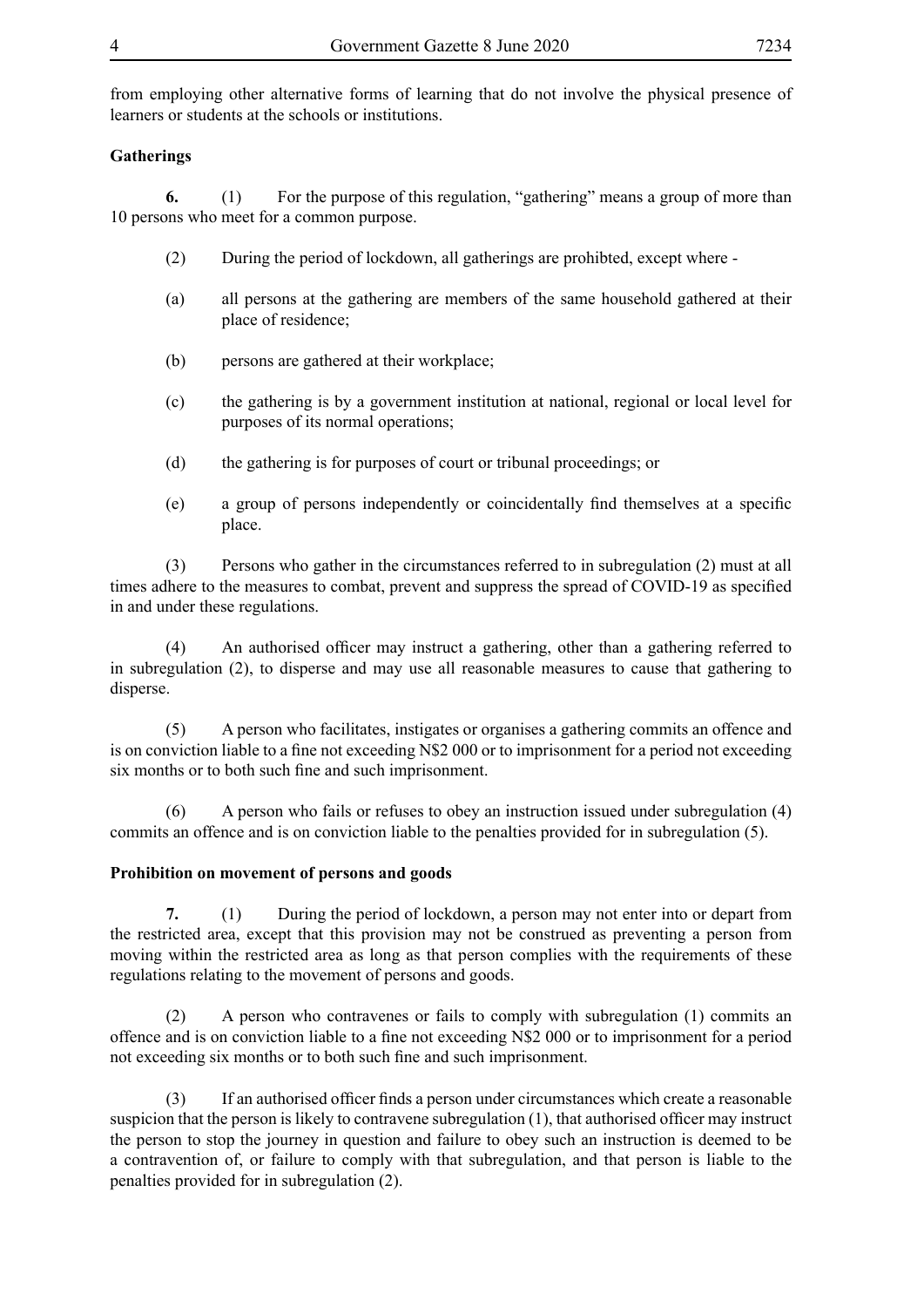- (4) A person -
- (a) who holds a permit referred to in subregulation (5) does not contravene subregulation (1) if he or she enters into or departs from the restricted area as contemplated in that subregulation; and
- (b) referred to in subregulation (6) does not contravene subregulation (1) if he or she enters into or departs from the restricted area as contemplated in that subregulation.
- (5) If a person wishes to enter into or depart from the restricted area, for -
- (a) purposes of receiving essential medical treatment;
- (b) purposes of attending a funeral of a family member, an acquaintance or a dependant;
- (c) purposes of assisting a family member, an acquaintance, dependant who is ill or otherwise suffers from a distressing situation; or
- (d) any other reason which an authorised officer considers sufficient to warrant the entering into or departing from the restricted area,

that person must obtain a permit from an authorised officer nearest to that person or at the point of entry into or exit from the restricted area authorising entry into or departure from the restricted area which would otherwise have been a contravention of subregulation  $(1)$ .

(6) A person is exempted from the requirement of obtaining a permit to enter or depart as contemplated in subregulation (5), if that entering or departure is necessary for purposes of -

- (a) transporting essential goods;
- (b) performing an action necessary for the enforcement of law or public order;
- (c) facilitating the distribution of food or other necessities of life;
- (d) maintaining or repairing infrastructure necessary or useful for the provision of essential goods or critical services; or
- (e) performing a critical service that cannot reasonably be postponed.

#### **Restriction on movement from place of residence**

**8.** (1) During the period of lockdown a person may not leave his or her place of residence, except for any of the following reasons -

- (a) performing or providing a critical service;
- (b) obtaining or selling or providing essential goods;
- (c) seeking medical assistance;
- (d) to attend a funeral of a family member, an acquaintance or a dependant, but subject to regulation  $6(3)$ ;
- (e) visits to pharmacies, food supply stores, courts, banks or other providers of essential goods or critical services;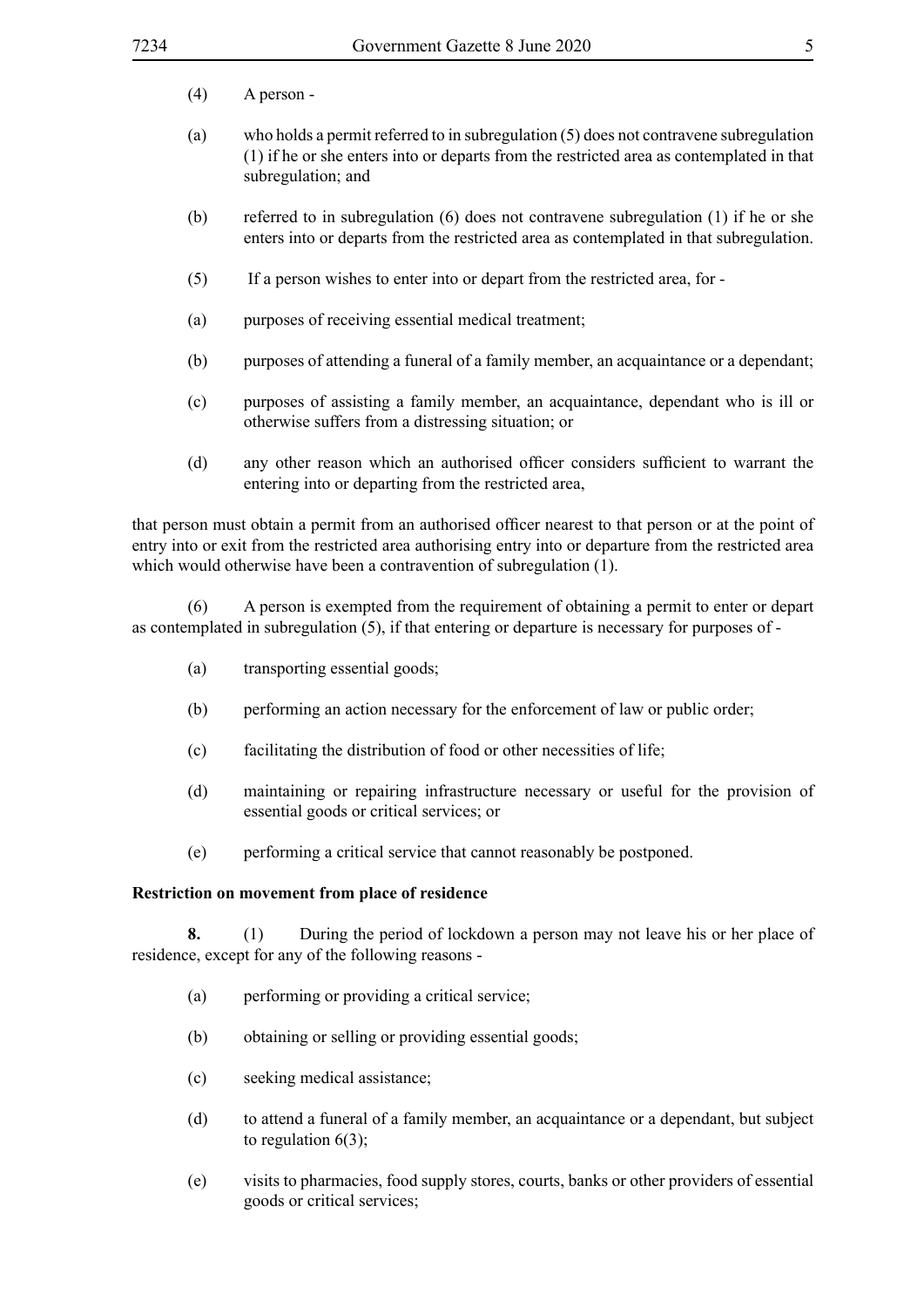(f) for physical exercise either alone or in groups of not more than three persons; or

 $(g)$  for any other reason that is justifiable in the circumstances.

(2) An authorised officer may instruct a person to refrain from doing an act or engaging in conduct which constitutes or is likely to constitute a contravention of, or failure to comply with, any provision of subregulation (1).

(3) A person who fails or refuses to comply with an instruction issued under subregulation (2) commits an offence and is on conviction liable to a fine not exceeding N\$2 000 or to imprisonment for a period not exceeding six months or to both such fine and such imprisonment.

## **Critical services**

**9.** (1) The services listed in Annexure A are critical services.

(2) The head of the institution involved in the provision of a critical service or a person delegated by the head of the institution must determine -

- (a) the critical service to be performed during the period of lockdown; and
- (b) the staff members who must perform the critical service during the period of lockdown.

(3) After making a determination in terms of subregulation (2), the head of the institution or a person contemplated in that subregulation must issue a document to every staff member who is to perform the critical service.

- (4) The document referred to in subsection (3) must -
- (a) specify the name and surname of the staff member, the identification number of the staff member and the critical service and the name of the institution in sufficient detail; and
- (b) be signed by the head of the institution or the person.

(5) A person performing a critical service must show the document issued to him or her in terms of subregulation (4) to an authorised officer or any person in relation to whom he or she may seek to perform a function.

(6) An authorised officer may screen a person, who is performing or is required to perform a critical service, for COVID-19.

(7) The head of an institution must ensure that persons who perform critical services in that institution at all times adhere to the measures to combat, prevent and suppress the spread of COVID-19 as specified in or under these regulations.

(8) A person who contravenes or fails to comply with subregulation (5) or who refuses to be screened as contemplated in subregulation (6) commits an offence and is on conviction liable to a fine not exceeding N\$2 000 or imprisonment for a period not exceeding six months or to both such fine and such imprisonment.

(9) For the purposes of this regulation, provision of a critical service or performing a critical service includes the provision of essential goods to any person.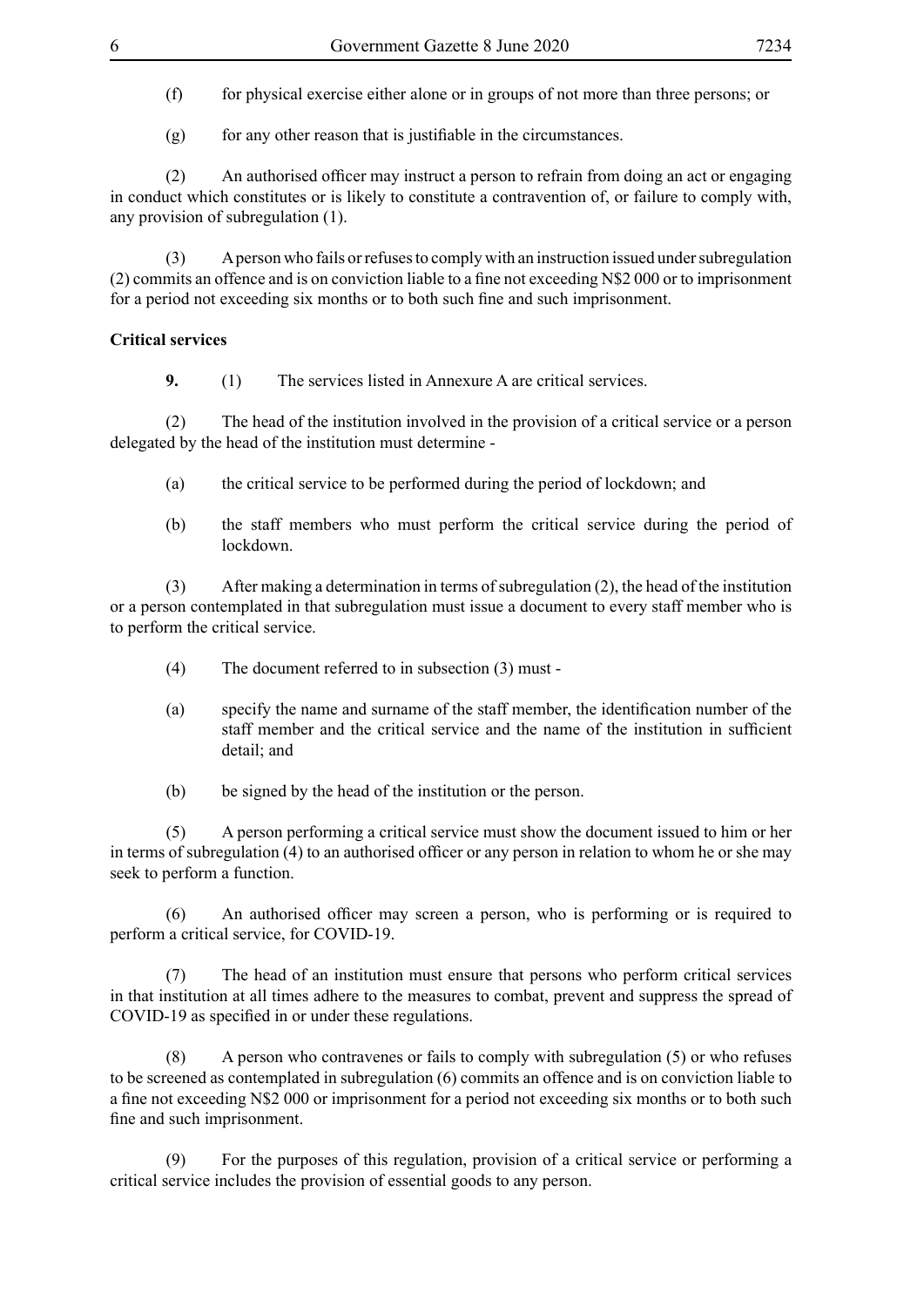## **Prohibitions relating to liquor**

- **10.** (1) During the period of lockdown, a person may not -
- (a) sell liquor; or
- (b) purchase liquor.
- (2) Despite subregulation (1), buying and selling of liquor is permitted for purposes of:
- (a) exportation to another country; or
- (b) importation into Namibia and subsequent exportation of the imported liquor,during the normal course of business.

(3) A person who contravenes subregulation (1) commits an offence and is on conviction liable to a fine not exceeding N\$2 000 or imprisonment for a period not exceeding six months or to both such fine and such imprisonment.

(4) An authorised officer may, without a warrant, seize any liquor that is suspected to have being sold or has been purchased in contravention of this regulation and the seized liquor must, subject to necessary changes, be dealt with in accordance with the provisions of the Liquor Act, 1998 (Act No. 6 of 1998) as if it were liquor seized in terms of that Act.

## **Provisions relating to certain operations and closure of certain businesses**

- **11.** (1) During the period of lockdown -
- (a) all businesses and other entities must cease operations, except for any business or entity involved in the manufacturing, supply or provision of essential goods or critical services, including the importation and exportation of essential goods or equipment and goods necessary for the provision of critical services;
- (b) all shops and businesses must be closed, except for any shop or business that sells essential goods or provides critical services;
- (c) all open markets, informal trading activities, shebeens, bars, pubs and nightclubs must be closed, except for -
	- (i) any open market where essential goods or critical services are sold; or
	- (ii) an informal trader that sells essential goods or provides a critical service;
- (d) restaurants, cafés and coffee shops may remain open: Provided that they only provide take away services.
- (2) During the period of lockdown, any business entity, including a retail trader that is -
- (a) registered with the Business and Intellectual Property Authority established by the Business and Intellectual Property Authority Act, 2016 (Act No. 8 of 2016); and
- (b) involved in the manufacturing, distribution, supply or provision of essential goods or critical services,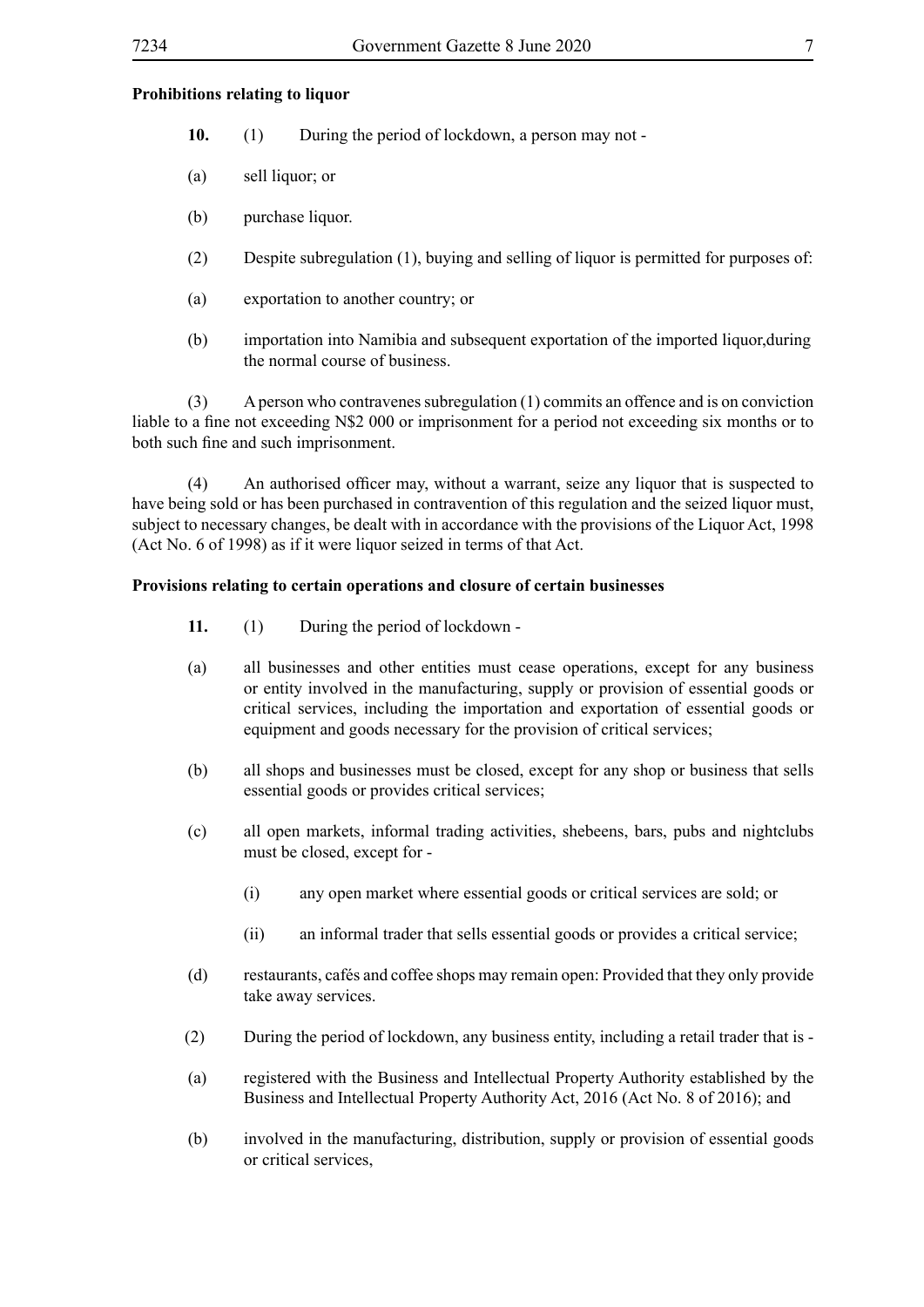must, in the manner and within the period set out in the directives issued under regulation 14 of the Regulations published under Proclamation No. 9 of 28 March 2020 , obtain from the ministry responsible for trade, a confirmation of registration as a business that engages in the provision of essential goods or a critical service.

(3) Heads of institutions of businesses and entities which are operating during the period of lockdown must ensure that persons that access the essential goods or critical services at the business premises or places of the institutions and entities adhere to measures to combat, prevent and suppress the spread of COVID-19.

(4) A person who contravenes or fails to comply with subregulation (1) commits an offence and is on conviction liable to a fine not exceeding N\$2 000 or imprisonment for a period not exceeding six months or to both such fine and such imprisonment.

(5) Businesses and entities operating in the restricted area and to which confirmation of registration have been issued under the directives published under Proclamation No. 9 of 28 March 2020, are considered to have complied with subregulation (2) and are not required to obtain such confirmation for the purposes of that subregulation.

## **Applicability of certain provisions of Stage 2: State of Emergency-COVID-19 Regulations**

**12.** Nothing in these regulations or any other law may be construed as excluding or limiting the application of the provisions of regulations 5, 10, 11, 13, 14, 15, 16 17 and 18 of the Stage 2: State of Emergency-COVID Regulations published under Proclamation No. 17 of 4 May 2020 in the restricted area, and the provisions of those regulations will continue to apply in the restricted area during the period lockdown even if those regulations are repealed by another law.

## **ANNEXURE A**

CRITICAL SERVICES (Regulation 9(1))

## PART 1

- 1. Ambulance services
- 2. Casualties services
- 3. Theatre Services
- 4. Intensive Care Unit (ICU) services
- 5. Hospital Wards
- 6. Laboratory Services
- 7. Pharmaceutical services
- 8. Dental Services
- 9. Radiography services
- 10. Physiotherapy services
- 11. Mortuary services
- 12. Medical services including medical specialised services
- 13. Hospital Kitchen Services
- 14. Hospital laundry services
- 15. Emergency management services
- 16. Disaster management services
- 17. Potable water services
- 18. Waste water management services
- 19. Scientific services
- 20. Electricity distribution services
- 21. Electricity operation services
- 22. Electricity maintenance services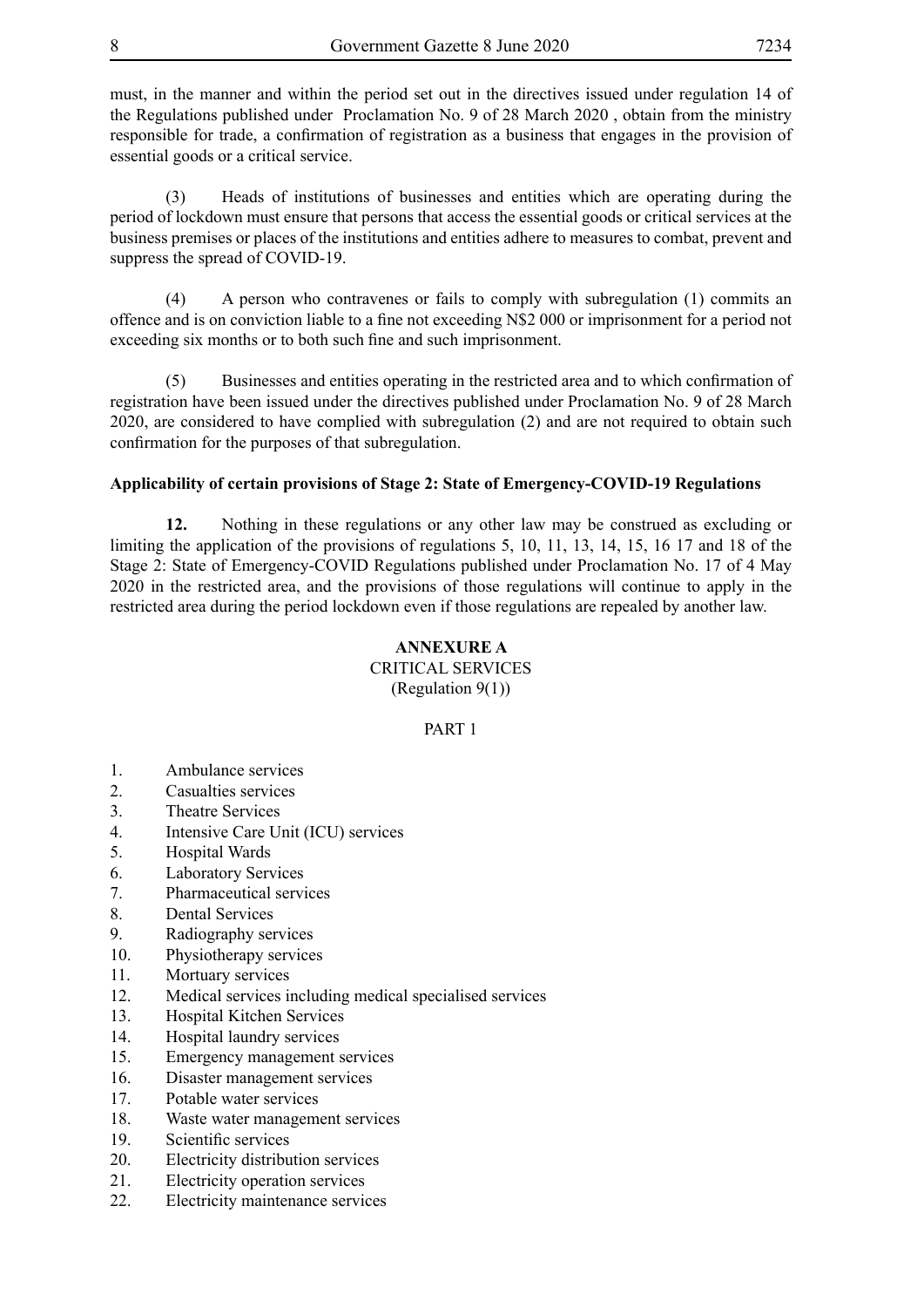- 23. Electricity transmission services
- 24. Electricity network operation services
- 25. Electricity system operation services
- 26. Electricity system security and planning services
- 27. Electricity engineering services
- 28. Electricity energy trading services
- 29. Air navigation services
- 30. Air traffic management services
- 31. Communication navigation and surveillance system services
- 32. Search and rescue services
- 33. Aeronautical information services
- 34. Meteorological services for air navigation services

#### PART 2

## **1. Agriculture and forestry**

Agricultural production and value chains (animal husbandry, agronomic and horticulture) supply related operations, including farming, veterinary and phyto-sanitary provider services, pest control services, feed and chemical and fertilizer remedies providers. Millers and logistics services.

#### **2. Fishing**

Harvesting of fish (including artisanal fishing other than for leisure), cultivation of fish and value chain activities relating to fish, as part of food production for Namibia and for export; maintenance of fishing vessels and maintenance of fishing processing plants.

#### **3. Mining and quarrying**

Mining and related activities to maintain mining operations including critical maintenance work on plant and equipment. Normal mining operations, including value chain activities,will be allowed, provided that mining companies are subject to imposition of public health measures.

#### **4. Manufacturing**

Manufacturing of health related products, hygiene and sanitary related products, supplies, devices, equipment, and medicines, including complementary health products and supplements; food, non-alcoholic beverages and essential products, as well as essential inputs thereto. This includes production for exporting the same product categories. Production for disposable health and hygiene and sanitary related products, as well as for the production of packaging for essential health and food supply chains. Food, beverages and essential goods manufacturing and processing facilities, to the extent they are supporting essential or critical business continuity services to fight COVID-19.

#### **5. Electricity, gas, steam and air conditioning supply**

Public and private organisations, their staff and service providers essential to the generation, transmission and distribution of electricity, fuel, gas, steam and air conditioning will need to continue to operate. This includes local authorities and regional councils, and the suppliers of logistics, feedstock and maintenance will be required to continue to operate and provide security of electricity supply.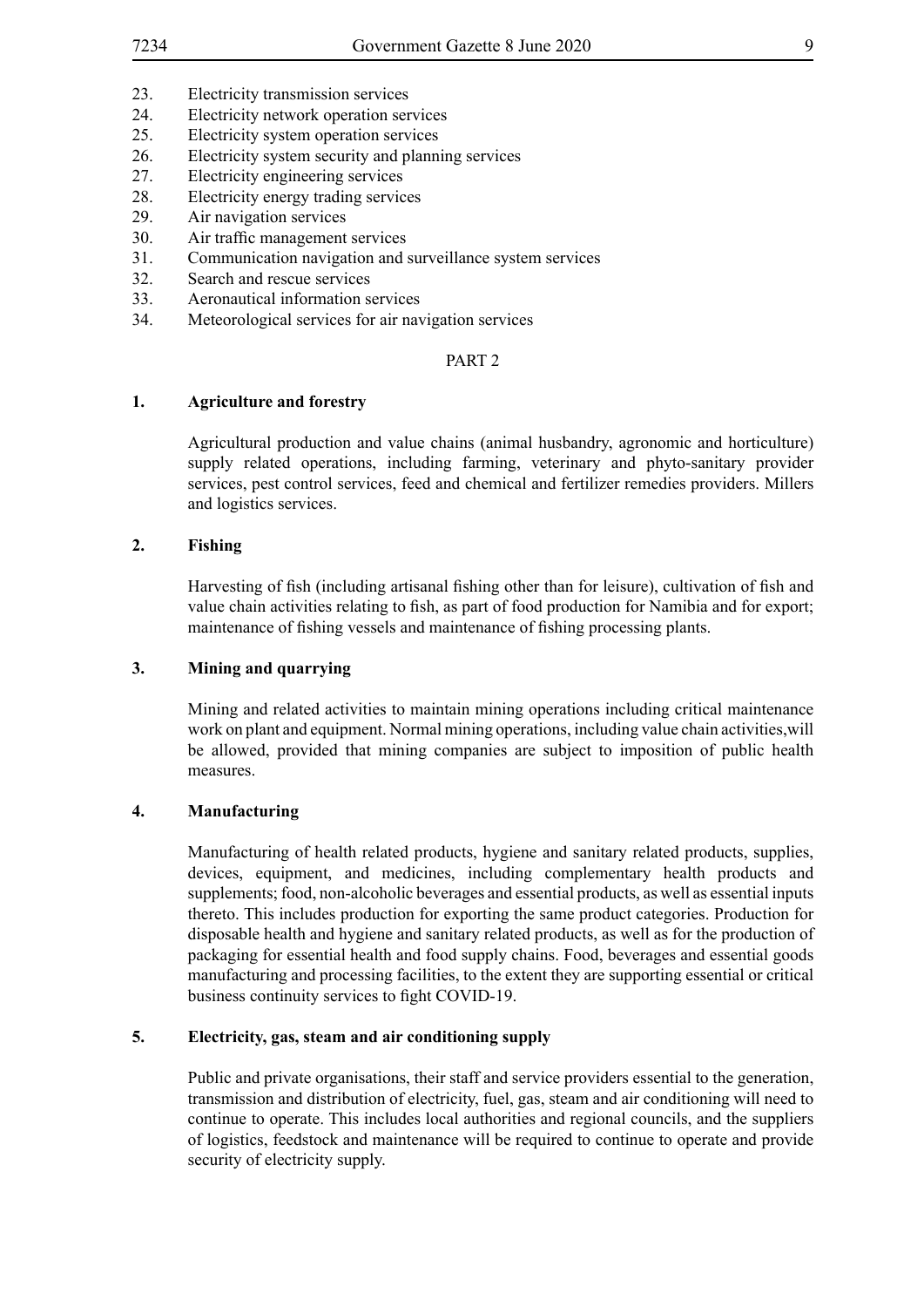## **6. Water supply, purification, desalination, sewerage, waste management and remediation activities**

Public and private organisations, their staff and service providers essential to the security of supply of bulk and potable water and sanitation must continue to operate and provide vital water and sanitation services. This includes local authorities and regional councils and those involved in the supply of materials, chemicals and related equipment.

## **7. Construction**

Any maintenance support requirements for retailers, manufacturers producing essential goods, support to medical services; any construction that cannot be reasonably postponed; plumbing and electrical services, security installations and maintenance, water treatment and sewerage. Building of medical infrastructures and quarantine camps in support of essential goods and critical services to fight COVID-19.

## **8. Wholesale and retail trade, repair of motor vehicles and motorcycles**

Retail, wholesale, supermarkets, the open markets and informal traders referred to in regulation 11(1)(c), home kiosks for food and essential goods. Essential hygiene goods include: toilet paper, cleaners, sanitizers and disinfectants, personal hygiene products, and essential supplies for those taking care of the sick and elderly and in order for people to remain healthy. All services related to the repair of motor vehicles and motorcycles to continue in as far as are providing support to the fight of COVID-19.

## **9. Transportation, logistics and storage**

Warehousing, transport (including courier services), distribution, cold storage and logistics for essential goods, production inputs and health related goods. This includes operations at all entry points. Humanitarian and relief functions in the fight of COVID-19 will be permitted.

## **10. Accommodation and food service activities**

To the extent that they are supporting essential or critical business continuity services to the fight of the COVID-19 subject to take away and not dinning in restaurants.

## **11. Information and communication**

Communication and media services on screen, television, radio, print, broadcast and online.

## **12. Legal, financial, banking, social security and insurance activities**

Legal, court, financial, banking and insurance services and health funders required to finance and support essential and critical business continuity and provide short term bridging finance to people and businesses during this period.

## **13. Professional, scientific and technical activities**

Professional, scientific and technical services, to the extent that they are providing support in the COVID-19 response, essential and critical services.

## **14. Support service activities**

Private services to the extent that they are providing support in the COVID-19 response, essential and critical business continuity services.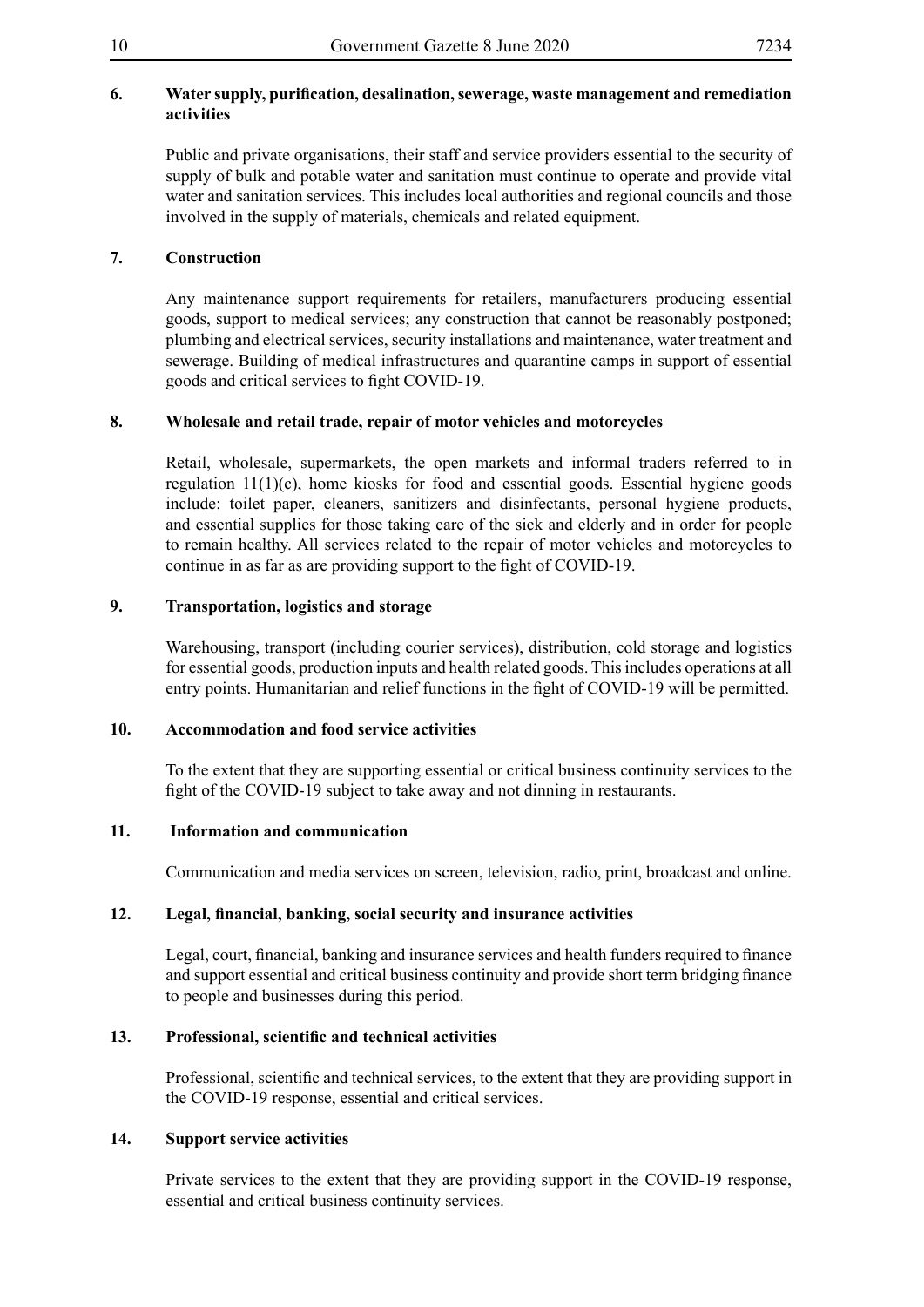## **15. Public administration, defense, safety and security**

Public office bearers, personnel and functionaries at national, regional and local levels to the extent that they are providing support in the COVID-19 response, essential and critical business continuity services. Safety and security services protecting people and property.

## **16. Human health and social work activities**

All centres providing life and health services; energy, food and water supply, social, transactional, communications, law and order and international critical business continuity services. Care services relating to the sick, frail, children, or other vulnerable persons, in a home or homestead; and care facilities for children of critical service workers.

## **17. Information communications technology**

Data centres, fiber optic infrastructure, towers and antennae will need to operate at high efficiency to ensure connectivity remains stable.

## **ANNEXURE B**

## ESSENTIAL GOODS

(Regulation 1)

- 1. Food:
	- (a) any food product, including water and non-alcoholic beverages;
	- (b) animal food; and
	- (c) chemicals, packaging and ancillary products used in the production of any food product.
- 2. Cleaning and hygiene products:
	- (a) toilet paper, sanitary pads, sanitary tampons;
	- (b) hand sanitiser, disinfectants, soap, alcohol for industrial use, household cleaning products, and personal protective equipment;
	- (c) chemicals, packaging and ancillary products used in the production or preservation of any of the above;
	- (d) products for the care of children;
	- (e) personal care including but not limited to, body and face washes, roll-ons, deodorants, toothpaste and any other products ordinarily used for hygiene purposes.

## 3. Medical:

- (a) medical and hospital supplies, equipment and personal protective equipment;
- (b) chemicals, packaging and ancillary products used in the production or preservation of any of the above; and
- (c) pharmaceutical supplies, including but not limited to prescribed medication;